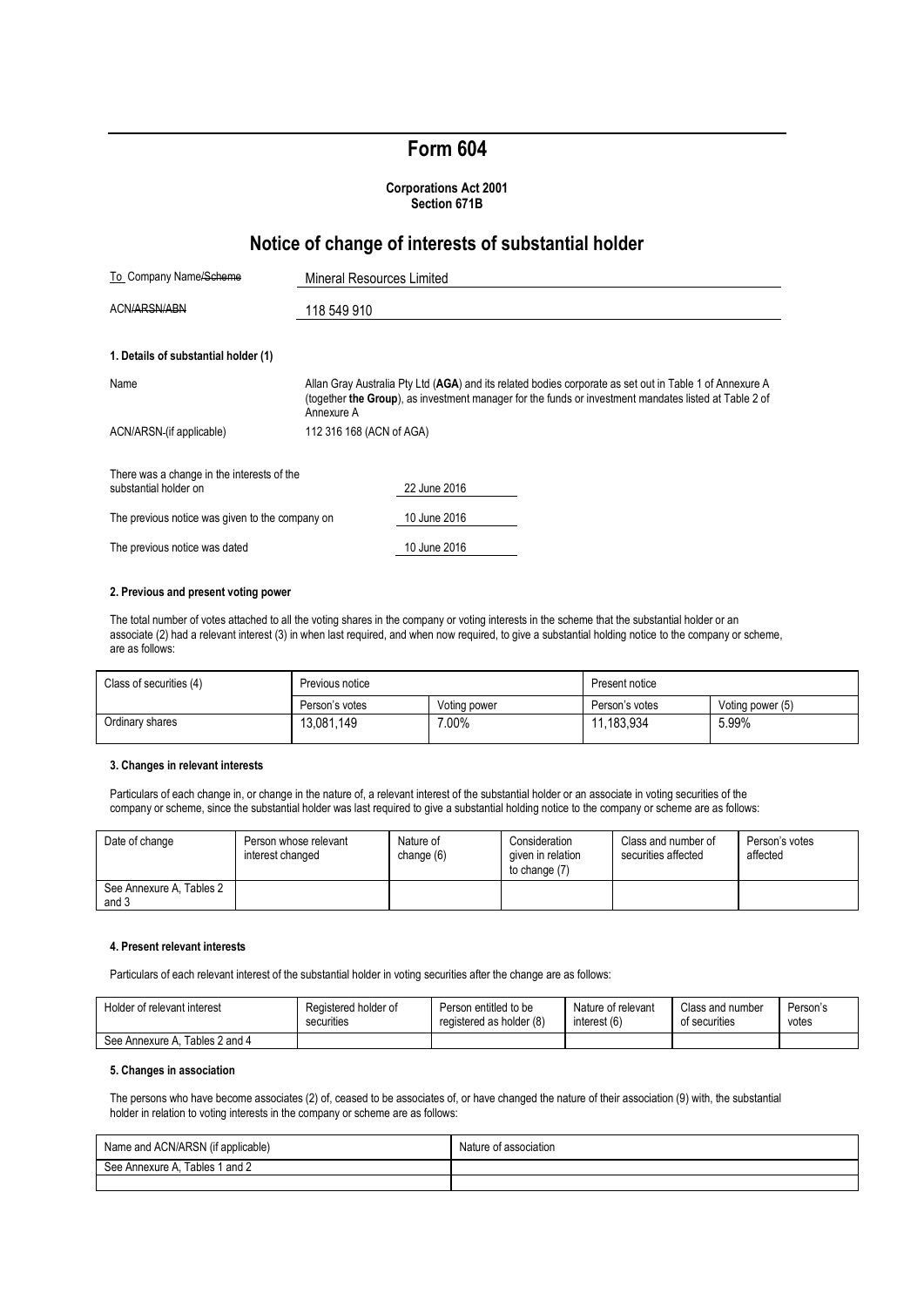#### **6. Addresses**

The addresses of persons named in this form are as follows:

| Name      | Address                                                                          |
|-----------|----------------------------------------------------------------------------------|
| The Group | C/- Allan Gray Australia, Level 2 Challis House, 4 Martin Place Sydney, NSW 2000 |

### **Signature**

| print name | Eugene Tan | capacity | <b>Company Secretary</b> |
|------------|------------|----------|--------------------------|
| sign here  | سيروء      | date     | 24 June 2016             |

#### **DIRECTIONS**

- (1) If there are a number of substantial holders with similar or related relevant interests (eg a corporation and its related corporations, or the manager and trustee of an equity trust), the names could be included in an annexure to the form. If the relevant interests of a group of persons are essentially similar, they may be referred to throughout the form as a specifically named group if the membership of each group, with the names and addresses of members is clearly set out in paragraph 6 of the form.
- (2) See the definition of "associate" in section 9 of the Corporations Act 2001.
- (3) See the definition of "relevant interest" in sections 608 and 671B(7) of the Corporations Act 2001.
- (4) The voting shares of a company constitute one class unless divided into separate classes.
- (5) The person's votes divided by the total votes in the body corporate or scheme multiplied by 100.
- (6) Include details of:
	- (a) any relevant agreement or other circumstances because of which the change in relevant interest occurred. If subsection 671B(4) applies, a copy of any document setting out the terms of any relevant agreement, and a statement by the person giving full and accurate details of any contract, scheme or arrangement, must accompany this form, together with a written statement certifying this contract, scheme or arrangement; and
	- (b) any qualification of the power of a person to exercise, control the exercise of, or influence the exercise of, the voting powers or disposal of the securities to which the relevant interest relates (indicating clearly the particular securities to which the qualification applies).

See the definition of "relevant agreement" in section 9 of the Corporations Act 2001.

- (7) Details of the consideration must include any and all benefits, money and other, that any person from whom a relevant interest was acquired has, or may, become entitled to receive in relation to that acquisition. Details must be included even if the benefit is conditional on the happening or not of a contingency. Details must be included of any benefit paid on behalf of the substantial holder or its associate in relation to the acquisitions, even if they are not paid directly to the person from whom the relevant interest was acquired.
- (8) If the substantial holder is unable to determine the identity of the person (eg if the relevant interest arises because of an option) write "unknown".
- (9) Give details, if appropriate, of the present association and any change in that association since the last substantial holding notice.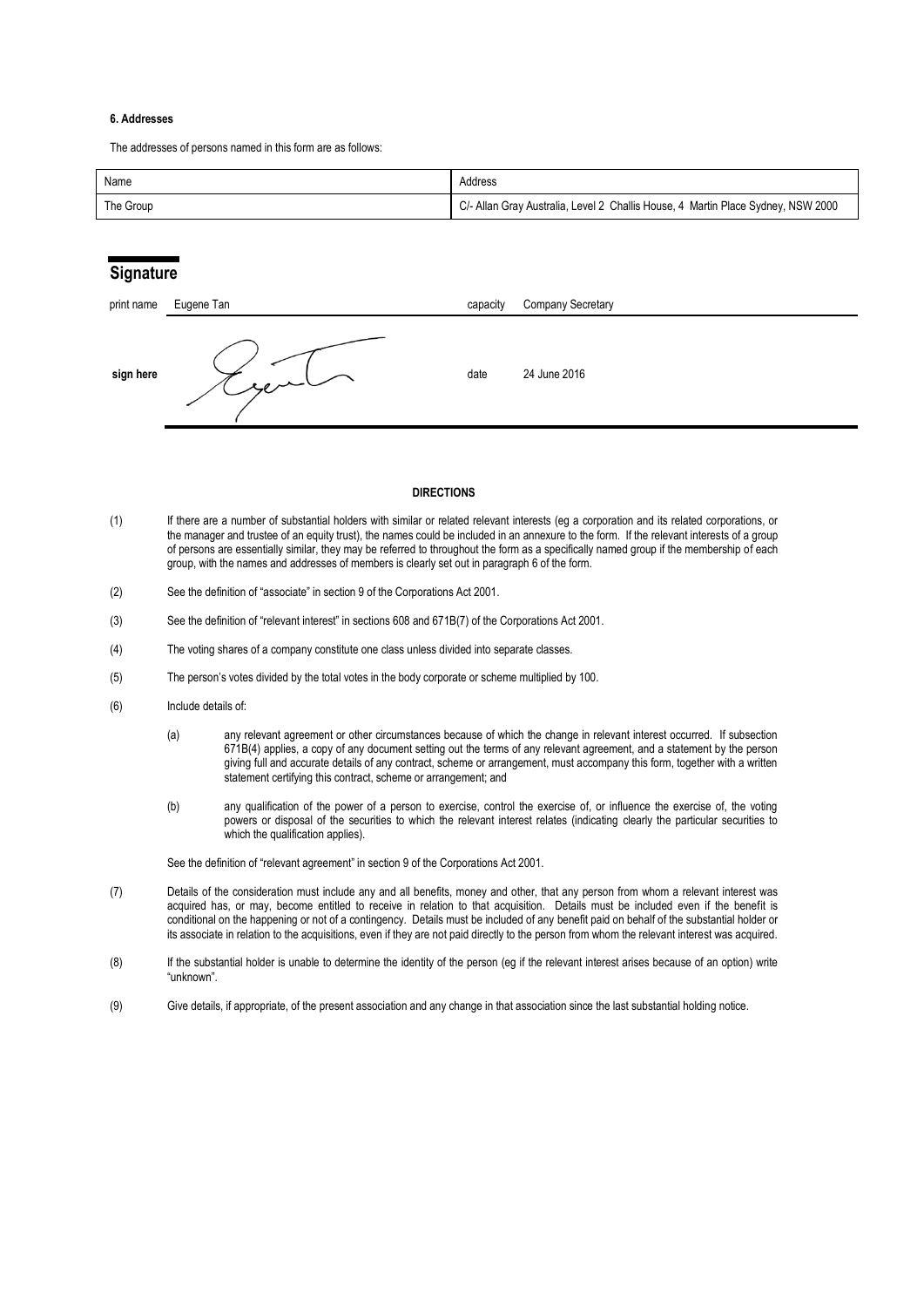#### **Mineral Resources Limited** THIS IS ANNEXURE A OF 2 PAGES REFERRED TO IN THE ABOVE FORM 604

| Print name | Eugene Tan   | Company Secretary |
|------------|--------------|-------------------|
| Sign here  | $\sim$ equal | Date 24 June 2016 |

### **Table 1 – Related bodies corporate**

The following entities are associates of Allan Gray Australia Pty Ltd (AGA) and each other by virtue of being related bodies corporate.<br>Orbis Allan Gray Limited orbis Mansfield Street Properties Ltd Orbis Allan Gray Limited Orbis Mansfield Street Properties Ltd Orbis Investment Management (BVI) Limited (OIMLBVI)<br>Orbis Investment Advisory Pty Limited Orbis Investment Management Limited (OIML) Orbis Investment Advisory Pty<br>
Orbis Asset Management Limited (OAML) Channel County Allan Gray (Holdings) Pty Ltd Orbis Asset Management Limited (OAML)<br>Orbis Administration Limited Orbis Administration Limited<br>
Orbis Investment Advisory (Hong Kong) Limited<br>
Orbis Investment Research Limited<br>
Orbis Client Services (Canada) Limited Orbis Client Services (Canada) Limited<br>Orbis Holdings (UK) Limited Orbis Investment Management (MIS) Limited<br>Triple Blue Holdings Limited Orbis Investment Management (Europe) LLP<br>Orbis Investment Management (Luxembourg) S.A Pictet Overseas Trust Corporation and Pictet Trustee Company SA

**Table 2 - Funds**

An entity within the Group acts as investment manager for some or all of the assets in the following funds.

| $\overline{N}$   | Fund name                               | Manager     | Code        | <b>Registered holder</b>                               | Persons entitled to be registered                          |
|------------------|-----------------------------------------|-------------|-------------|--------------------------------------------------------|------------------------------------------------------------|
|                  |                                         |             |             |                                                        | holder                                                     |
| 1.               | Allan Gray Australia Equity Fund        | <b>AGA</b>  | <b>SMEF</b> | Citibank N.A., Sydney Branch as SMEF's                 | Equity Trustees Limited as SMEF's                          |
|                  |                                         |             |             | custodian                                              | responsible entity                                         |
| $\overline{2}$ . | Allan Gray Australia Opportunity        | <b>AGA</b>  | <b>SMSF</b> | Citibank N.A., Sydney Branch as SMSF's                 | Equity Trustees Limited as SMSF's                          |
|                  | Fund                                    |             |             | custodian                                              | responsible entity                                         |
| $\overline{3}$ . | Warakirri Australian Equities           | AGA         | <b>SMWA</b> | ANZ Nominees Ltd as SMWA's custodian                   | Warakirri Asset Management Pty Ltd                         |
|                  | Pensions and Charities Fund             |             |             |                                                        | SMWA's trustee                                             |
| 4.               | Ibbotson Australian Shares High         | <b>AGA</b>  | <b>SMIA</b> | JP Morgan Nominees Australia Ltd as                    | Ibbotson Associates Australia Ltd SMIA's                   |
|                  | Alpha Trust                             |             |             | SMIA's custodian                                       | trustee                                                    |
| 5.               | <b>Construction and Building Unions</b> | AGA         | <b>SMCB</b> | NAB Custodial Services as SMCB's                       | United Super Pty Ltd as SMCB's trustee                     |
|                  | Superannuation Fund                     |             |             | custodian                                              |                                                            |
| 6.               | <b>HESTA Superannuation Fund</b>        | <b>AGA</b>  | <b>SMHT</b> | JP Morgan Nominees Australia Ltd as                    | H.E.S.T. Australia Ltd as SMHT's trustee                   |
|                  |                                         |             |             | SMHT's custodian                                       |                                                            |
| 7.               | <b>Hostplus Pooled Superannuation</b>   | <b>AGA</b>  | <b>SMHP</b> | Citibank N.A., Sydney Branch as SMHP's                 | Host Plus Pty Itd as SMHP's trustee                        |
|                  | Trust                                   |             |             | custodian                                              |                                                            |
| 8.               | Russell Australian Opportunities Fund   | <b>AGA</b>  | <b>SMRI</b> | State Street Australia Ltd as SMRI's                   | Russell Investment Management Ltd as                       |
| 9.               |                                         | <b>AGA</b>  | <b>SMCS</b> | custodian                                              | SMRI's responsible entity<br>CSF Pty Ltd as SMCS's trustee |
|                  | MyLifeMyMoney Superannuation<br>Fund    |             |             | NAB Custodial Services as custodian for<br><b>SMCS</b> |                                                            |
| 10.              | Maritime Super                          |             | <b>SMMS</b> | NAB Custodial Services as custodian for                | Maritime Super Pty Ltd as SMMS's                           |
|                  |                                         | AGA         |             | <b>SMMS</b>                                            | trustee                                                    |
| 11.              | Non-Government Schools                  | <b>AGA</b>  | <b>SMNG</b> | State Street Australia Ltd as SMNG's                   | Non-Government Schools                                     |
|                  | Superannuation Fund                     |             |             | custodian                                              | Superannuation Fund Pty Ltd as SMNG's                      |
|                  |                                         |             |             |                                                        | trustee                                                    |
| 12.              | <b>REST Superannuation Fund</b>         | <b>AGA</b>  | <b>SMRT</b> | State Street Australia Ltd as SMRT's                   | Retail Employees Superannuation Pty Ltd                    |
|                  |                                         |             |             | custodian                                              | as SMRT's trustee                                          |
| 13.              | Government Employees                    | <b>AGA</b>  | <b>SMGB</b> | Northern Trust Corporation as SMGB's                   | Government Employees Superannuation                        |
|                  | Superannuation Board                    |             |             | custodian                                              | Board                                                      |
| 14.              | Orbis Global Equity Fund (Australia     | OIML        | <b>GAPL</b> | Citibank N.A., Hong Kong Branch, as                    | Equity Trustees Limited as GAPL's                          |
|                  | Registered)                             |             |             | GAPL's custodian                                       | responsible entity                                         |
| 15.              | Orbis Emerging Markets Equity Fund      | OIML        | <b>EMAF</b> | Citibank N.A., Hong Kong Branch, as                    | Equity Trustees Limited as EMAF's                          |
|                  | (Australia Registered)                  |             |             | EMAF's custodian                                       | responsible entity                                         |
| 16.              | Orbis Global Equity Fund Limited        | OIML        | <b>OGEF</b> | Citigroup Fund Services Canada, Inc (Citi              | <b>OGEF</b>                                                |
|                  |                                         |             |             | Canada) as OGEF's custodian                            |                                                            |
| 17.              | Orbis Optimal SA Fund Limited           | OIML        | <b>OSAP</b> | Citi Canada as OSAP's custodian                        | <b>OSAP</b>                                                |
| 18.              | Institutional Global Equity Fund        | OIML        | <b>IGEF</b> | Citi Canada as IGEF's custodian                        | <b>IGEF</b>                                                |
| 19.              | Orbis Optimal LP                        | <b>OAML</b> | <b>OOLP</b> | Citi Canada as OOLP's custodian                        | <b>OOLP</b>                                                |